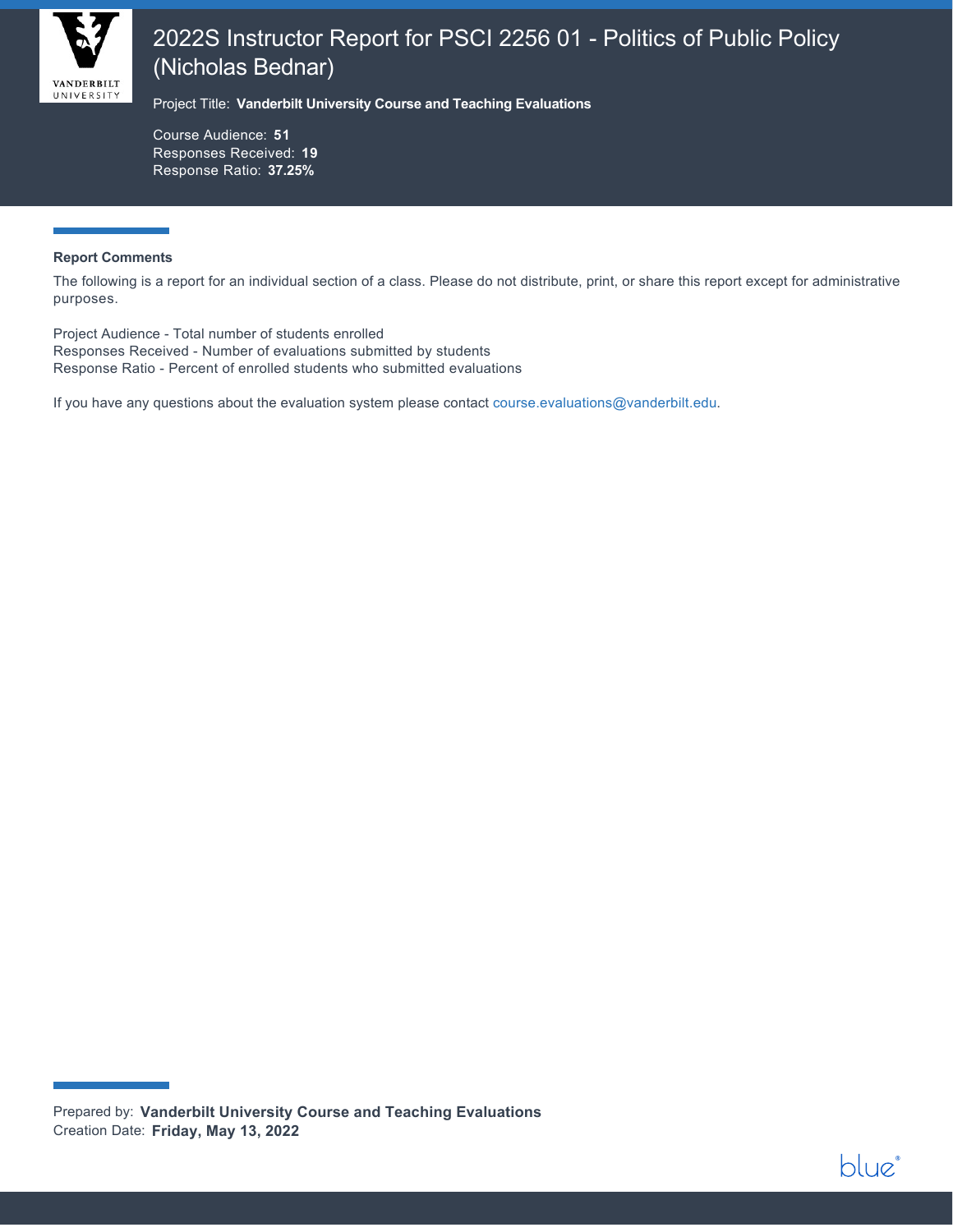# **Questions about this Course (PSCI 2256 01):**

| Question                                                                                                                              |      | <b>This Class</b><br>Section |      | Department<br>(PSCI)  |      | School (A&S)                 |  |
|---------------------------------------------------------------------------------------------------------------------------------------|------|------------------------------|------|-----------------------|------|------------------------------|--|
|                                                                                                                                       |      | Standard<br>Deviation        | Mean | Standard<br>Deviation | Mean | Standard<br><b>Deviation</b> |  |
| This course helped me appreciate the significance of the subject matter.                                                              | 3.58 | 1.57                         | 4.51 | 0.82                  | 4.39 | 0.92                         |  |
| The components of the course, such as class activities, assessments,<br>and assignments, were consistent with the course goals.       | 3.95 | 1.27                         | 4.50 | 0.83                  | 4.48 | 0.83                         |  |
| The feedback I received during the course was helpful.                                                                                | 3.95 | 1.18                         | 4.27 | 1.03                  | 4.29 | 1.00                         |  |
| I felt comfortable asking questions in this course.                                                                                   | 3.89 | 1.05                         | 4.44 | 0.86                  | 4.46 | 0.88                         |  |
| This course helped me consider connections between course material<br>and other areas of my personal, academic, or professional life. | 3.89 | 1.29                         | 4.53 | 0.77                  | 4.36 | 0.96                         |  |
| Overall, the course (PSCI 2256 01) was:                                                                                               | 3.05 | 1.39                         | 4.16 | 1.00                  | 4.09 | 1.02                         |  |
| Compared to other classes, the amount I learned in this course was:                                                                   | 3.05 | 0.97                         | 3.84 | 0.97                  | 3.71 | 1.03                         |  |
| Compared to requirements in other classes, the workload assigned in<br>this class was:                                                | 2.89 | 0.57                         | 3.23 | 0.98                  | 3.23 | 1.02                         |  |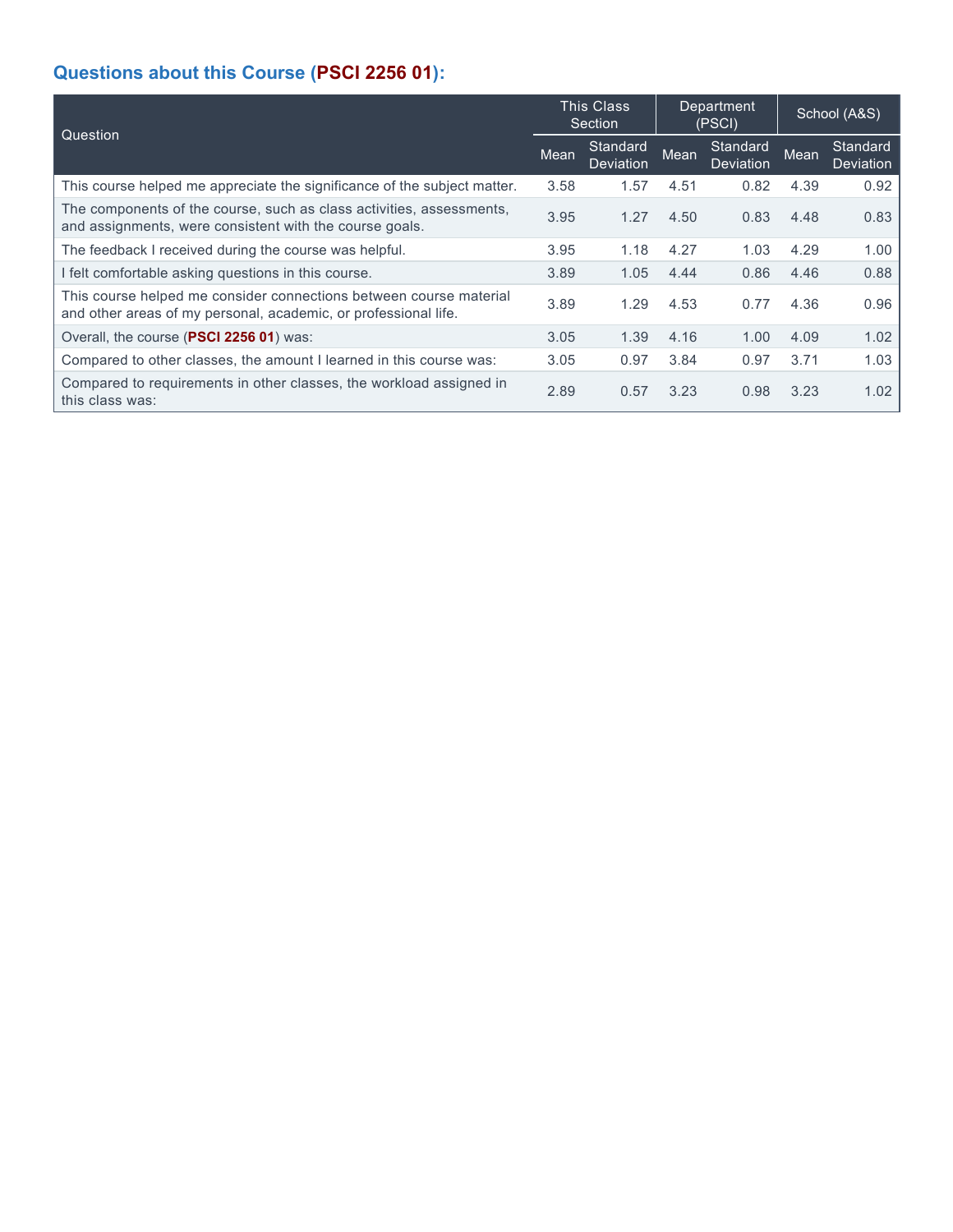## **Overall, how effective was the instruction you received from this teaching assistant (Nicholas Bednar)?**

| Question                                                                                                            |      | <b>This Class</b><br>Section |      | Department<br>(PSCI)  |      | School (A&S)                 |  |
|---------------------------------------------------------------------------------------------------------------------|------|------------------------------|------|-----------------------|------|------------------------------|--|
|                                                                                                                     |      | Standard<br>Deviation        | Mean | Standard<br>Deviation | Mean | Standard<br><b>Deviation</b> |  |
| Overall, how effective was the instruction you received from this teaching<br>assistant ( <b>Nicholas Bednar</b> )? | 4.16 | 1 01                         | 4.07 | 1.02                  | 4.32 | 0.94                         |  |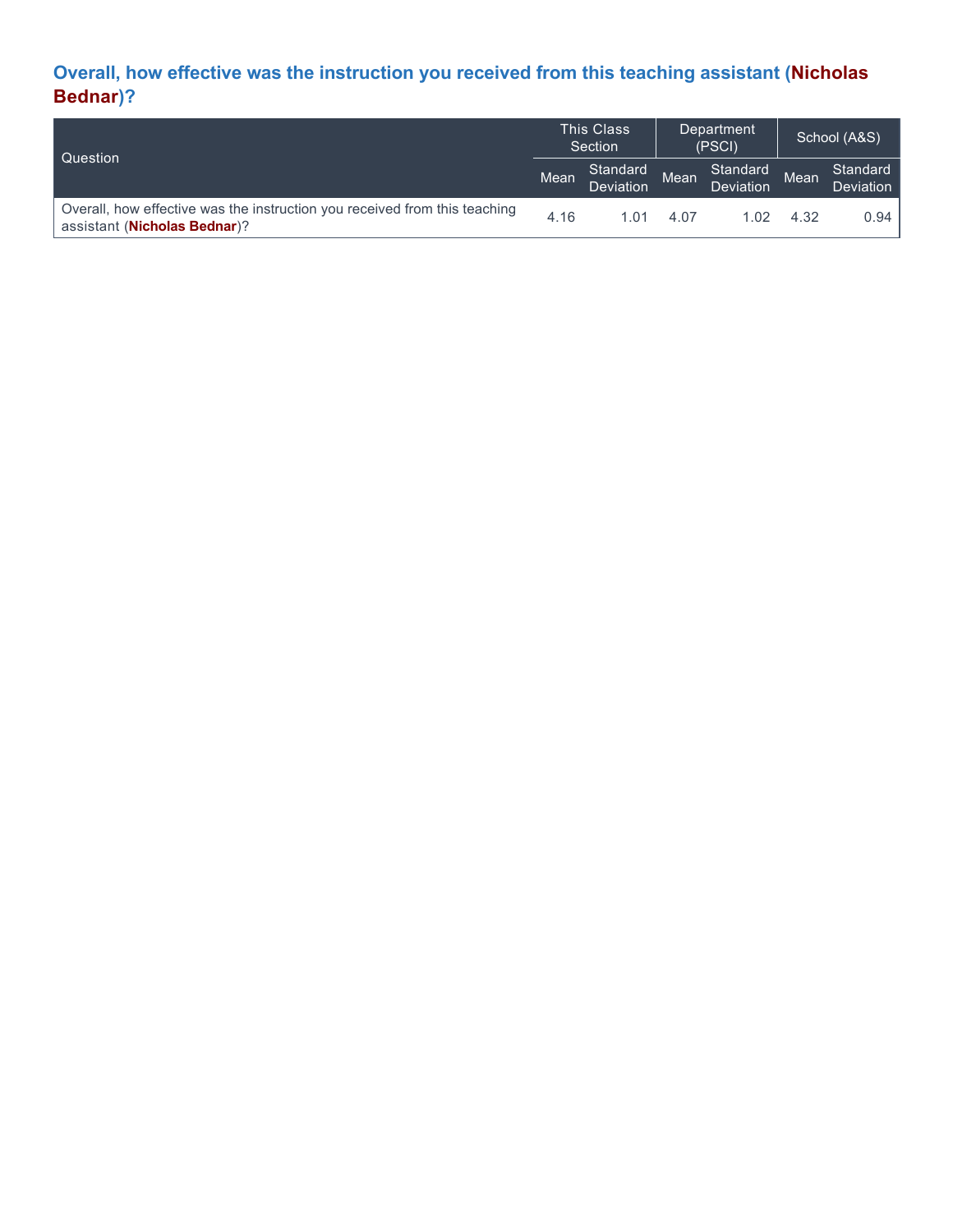## **Questions About This Course (PSCI 2256 01):**

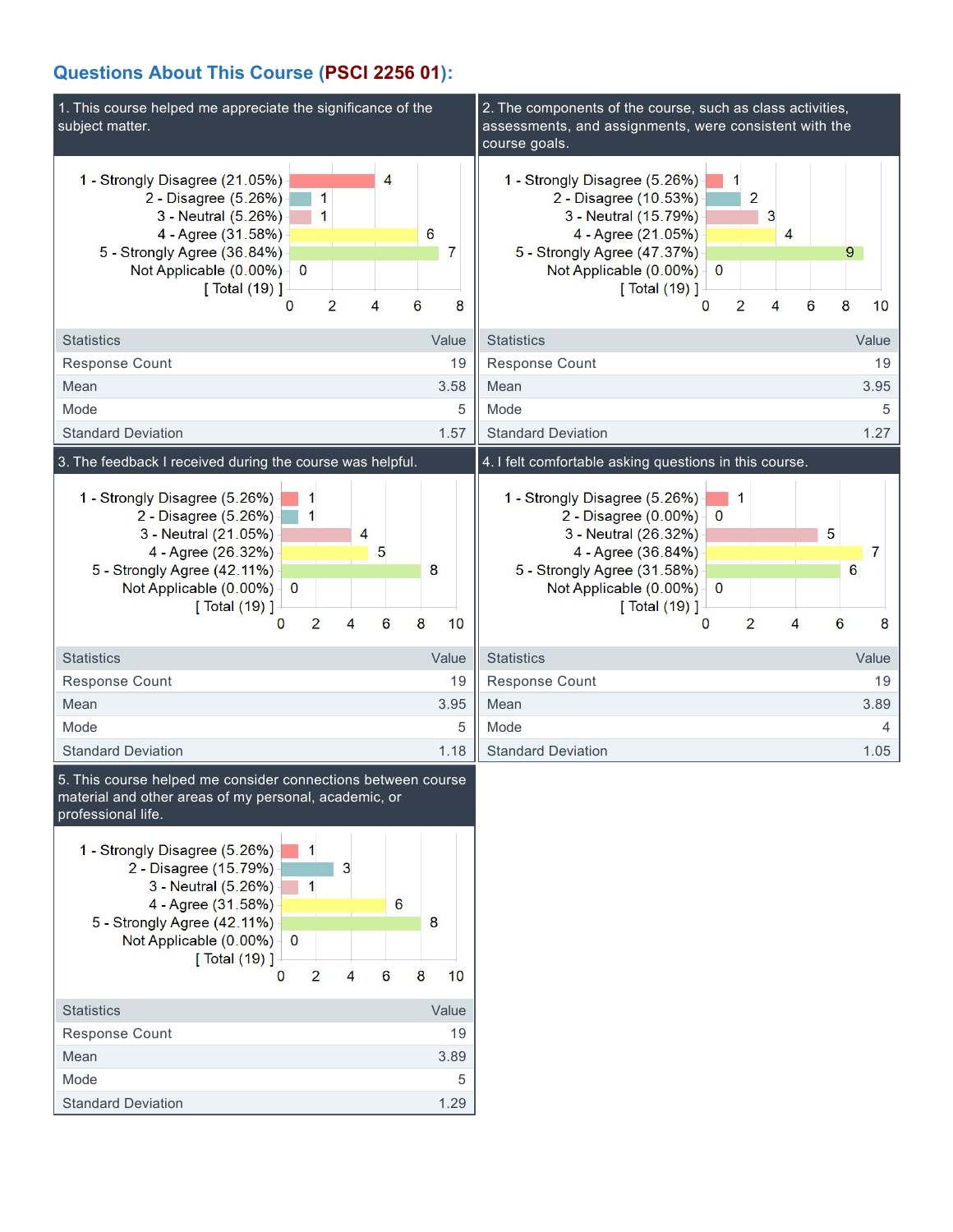### **Overall the course was:**

| Overall, the course (PSCI 2256 01) was:                                                                                                               |   |        |       |
|-------------------------------------------------------------------------------------------------------------------------------------------------------|---|--------|-------|
| 1 - Poor (26.32%)<br>2 - Marginal $(0.00\%)$ 0<br>3 - Average (26.32%)<br>4 - Very Good (36.84%)<br>5 - Excellent (10.53%)<br>$\lceil$ Total $(19)$ ] | 2 | 5<br>5 | 7     |
|                                                                                                                                                       | 2 | 6      | я     |
| <b>Statistics</b>                                                                                                                                     |   |        | Value |
| <b>Response Count</b>                                                                                                                                 |   |        | 19    |
| Mean                                                                                                                                                  |   |        | 3.05  |
| Mode                                                                                                                                                  |   |        | 4     |
| <b>Standard Deviation</b>                                                                                                                             |   |        | 1.39  |

# **Questions About This Course (PSCI 2256 01):**

| 1. Compared to other classes, the amount I learned in this<br>course was:                                                                                                                       |                            | 2. Compared to requirements in other classes, the workload<br>assigned in this class was:                                                                                                                                                                                                                      |  |  |  |  |  |
|-------------------------------------------------------------------------------------------------------------------------------------------------------------------------------------------------|----------------------------|----------------------------------------------------------------------------------------------------------------------------------------------------------------------------------------------------------------------------------------------------------------------------------------------------------------|--|--|--|--|--|
| 1 - Much Less (5.26%) -<br>2 - Somewhat Less (26.32%)<br>3 - About the Same (26.32%)<br>4 - Somewhat More (42.11%)<br>5 - Much More $(0.00\%)$ 0<br>[ Total (19) ]<br>$\mathcal{P}$<br>$\Omega$ | 5<br>5<br>8<br>8<br>6<br>4 | 1 - Much Less $(0.00\%)$ 0<br>2 - Somewhat Less (21.05%)<br>$\overline{4}$<br>3 - About the Same (68.42%)<br>13<br>4 - Somewhat More (10.53%) -<br>$\overline{2}$<br>5 - Much More $(0.00\%)$ 0<br>$\lceil$ Total $(19)$ ]<br>10<br>6<br>8<br>$\overline{2}$<br>4<br>$12 \; 14$<br>$\Omega$<br>10 <sup>1</sup> |  |  |  |  |  |
| <b>Statistics</b>                                                                                                                                                                               | Value                      | <b>Statistics</b><br>Value                                                                                                                                                                                                                                                                                     |  |  |  |  |  |
| <b>Response Count</b>                                                                                                                                                                           |                            | 19<br>19<br>Response Count                                                                                                                                                                                                                                                                                     |  |  |  |  |  |
| Mean                                                                                                                                                                                            | 3.05                       | 2.89<br>Mean                                                                                                                                                                                                                                                                                                   |  |  |  |  |  |
| Mode                                                                                                                                                                                            |                            | 4<br>3<br>Mode                                                                                                                                                                                                                                                                                                 |  |  |  |  |  |
| <b>Standard Deviation</b>                                                                                                                                                                       | 0.97                       | <b>Standard Deviation</b><br>0.57                                                                                                                                                                                                                                                                              |  |  |  |  |  |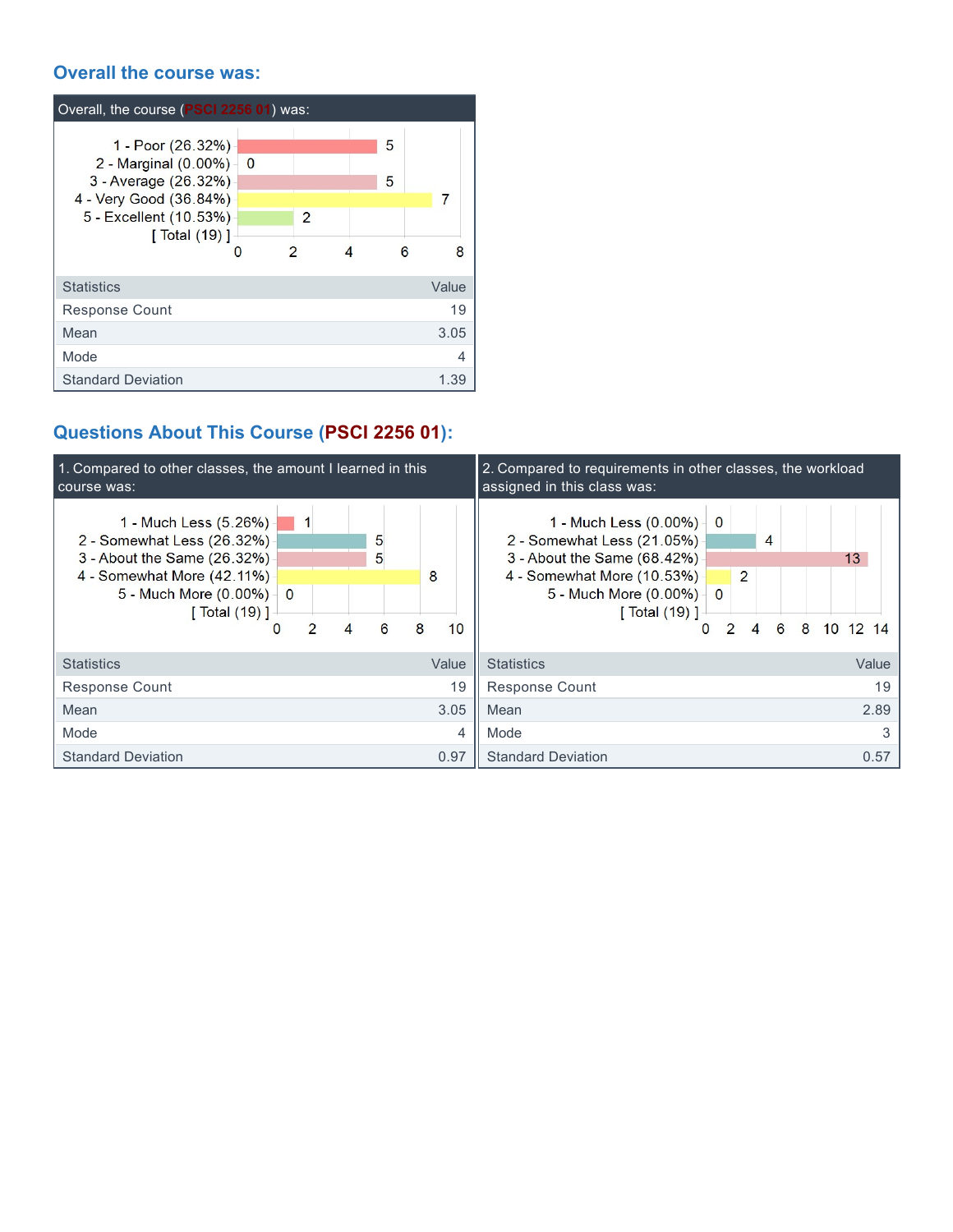### **Overall, how effective was the instruction you received from this teaching assistant (Nicholas Bednar)?**

| Overall, how effective was the instruction you received from this<br>teaching assistant (Nicholas Bednar)?                                                |          |                                                  |   |        |   |         |  |  |
|-----------------------------------------------------------------------------------------------------------------------------------------------------------|----------|--------------------------------------------------|---|--------|---|---------|--|--|
| 1 - Poor (0.00%) -<br>2 - Marginal (10.53%)<br>3 - Average (10.53%)<br>4 - Very Good (31.58%)<br>5 - Excellent (47.37%)<br>$\sqrt{$ Total (19) $\sqrt{ }$ | - 0<br>0 | $\mathcal{P}$<br>$\overline{2}$<br>$\mathcal{P}$ | 4 | 6<br>6 | 8 | 9<br>10 |  |  |
| <b>Statistics</b>                                                                                                                                         |          |                                                  |   |        |   | Value   |  |  |
| <b>Response Count</b>                                                                                                                                     |          |                                                  |   |        |   | 19      |  |  |
| Mean                                                                                                                                                      |          |                                                  |   |        |   | 4.16    |  |  |
| Mode                                                                                                                                                      |          |                                                  |   |        |   | 5       |  |  |
| <b>Standard Deviation</b>                                                                                                                                 |          |                                                  |   |        |   | 1 በ1    |  |  |

## **In what way(s) did you interact with this teaching assistant (Nicholas Bednar)?**